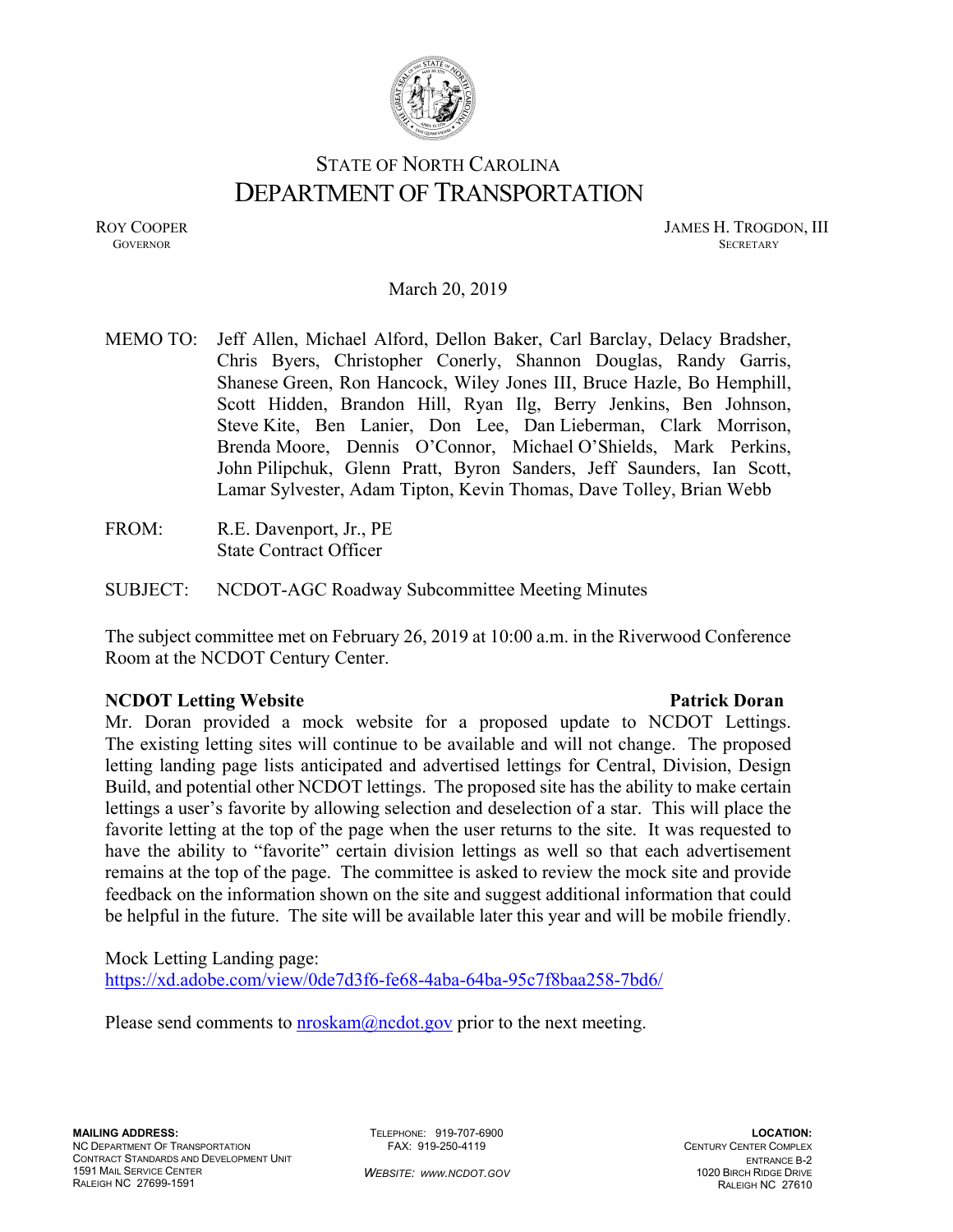## **Reuse of ABC Trimmings Chris Conerly Chris Conerly Chris Conerly 2006**

Mr. Conerly noted inconsistencies in how Divisions are allowing or not allowing fine grading ABC waste to be reused on the mainline versus only allowing use on light use bike paths or sidewalks. The committee noted that other Divisions allowed use in the mainline 1,000 feet from the end with clean quarry stone over the trimmings. The committee noted that in the past, there was concerns of segregation; however, the new equipment reduces the opportunity for segregation. A subcommittee formed consisting of Mr. Conerly, Mr. O'Shields, Mr. Ilg and Mr. Sawyer or his designee in Materials and Tests. This subcommittee will identify where trimmings are being used and evaluate the reused ABC trimming.

# **Utilities Kevin O'Conner International Conner International Conner International Conner International Conner**

Mr. O'Conner noted that Blythe Development has a large project with significant utility delays. He noted that Division 9 had a dedicated Utility Coordinator which seems to accelerate projects in that Division. The committee discussed the differences in how NCDOT offices across the state are structured in relation to utility coordinators or technicians.

Mr. Barclay detailed the efforts that his unit implemented to improve communication throughout the state for utility coordination. His team is working with Divisions to identify utility delays and prioritize the efforts for each utility company. The effort to minimize utility conflicts begins at 15% plans versus 25% in previous years. The central utility unit is providing quarterly training to share best practices and encourage Divisions to invite utilities to project meetings early in the project.

Mr. Davenport addressed the concern that projects with utility conflicts are being reviewed prior to letting and delayed if needed. He noted that some projects have been moved. The committee noted that because utilities are being prioritized based on the tentative letting list, it is important that utilities have confidence in the proposed letting dates if possible.

Mr. Barclay asked that if there are utility issues, please involve his unit. If there are reoccurring issues with a utility and warnings have been issued and ignored, the Department is willing to delay issuing new encroachments for that utility until the issues are resolved.

Mr. Smith provided an overview of pipe repair technology as well as NCDOT's draft guidelines and provision. He provided a presentation (attached) and noted that the guidelines provides full structural replacement, uses ASTM testing, includes inspection and clean out procedures, and allows six categories of treatment.

### **Mentor-Protégé Berry Jenkins**

Mr. Jenkins asked if companies are solicited to be in a mentor-protégé program by the Office of Civil Rights. He would like to be informed of participation by members in this program.

# **Legislative Update** Berry Jenkins **Berry Jenkins Berry Jenkins**

Mr. Jenkins informed the committee of potential legislation for the North Carolina home builders which would require at least 8 hours of continuing education for contractors to retain an unclassified license for vertical construction. The requirements will not apply directly to highway construction and will not be effective until 2020.

# **Pipe Repairs Charles Smith Charles Smith**